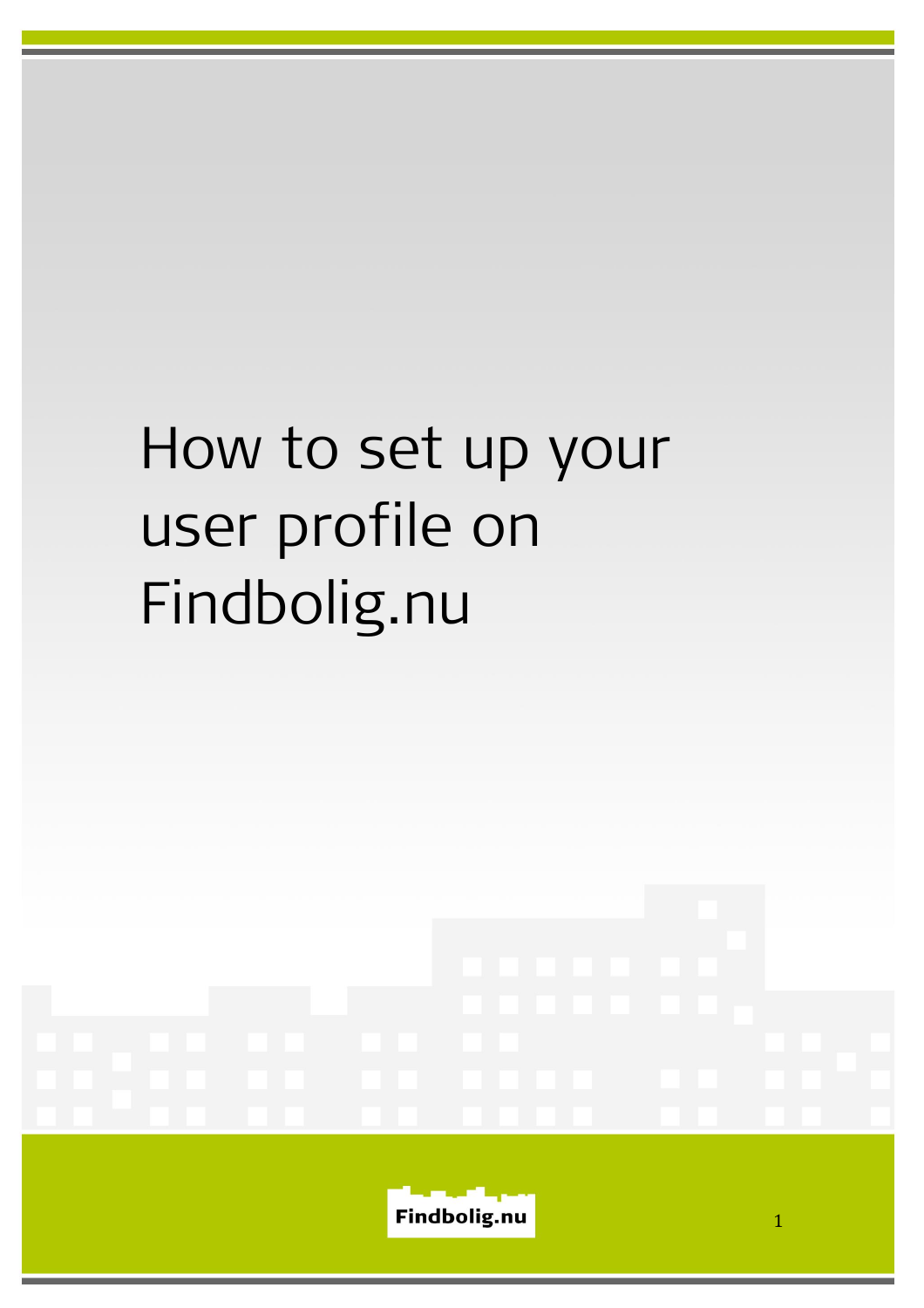# How to set up your user profile on Findbolig.nu

You can use the search function, map views and lists on Findbolig.nu without registering as a user.

However, you need to set up a (free) personal profile, and log into it, in order to contact a landlord, mark your favourite homes, apply for a home, and join a waiting list.

Click on "Log ind" on the front page of Findbolig.nu, in the top right-hand corner of your screen.



#### Pensionskassemedlemmer

Benyt dig af dine medlemsfordele: få fortrinsret til lejeboliger. **El Vælg din pensionskasse** 

### Ledige lejeboliger

Er du boligsøgende? Søg blandt de mange ledige lejeboliger. **El Find en ledia bolia** 

## Venteliste - skriv dig op

Skriv dig på venteliste til din næste bolig.

**El Søg ventelisteboliger** 

### Ungdomsboliger

Er du under uddannelse og leder efter et sted at bo?  $\mathbf E$  Find en unadomsbolia

#### Ledige boliger - venteliste? Forskellen er: Mangler du en bolig her og nu, kan du ansøge de aktuelt ledige

boliger. Skriver du dig på venteliste, vil du først kunne få et boligtilbud, når en bolig bliver ledig. Læs mere om forskellen på ledige boliger og opskrivning på venteliste.

## Ansøg bolig-knap

Når du finder en bolig, du vil ansøge, skal du klikke på den grønne ansøg bolig-knap.

#### Spørgsmål til udlejer

Har du spørgsmål angående en bolig, kan du kontakte udlejer via linket på boligannoncen.

#### Opret en profil

Husk at oprette en profil, hvis du vil skrive dig på venteliste eller ansøge en bolig.

#### Min side

Med en profil kan du på 'Min side' finde de boliger, du har ansøgt, de ventelister, du har skrevet dig på og de meddelelser, du har fået fra udlejere.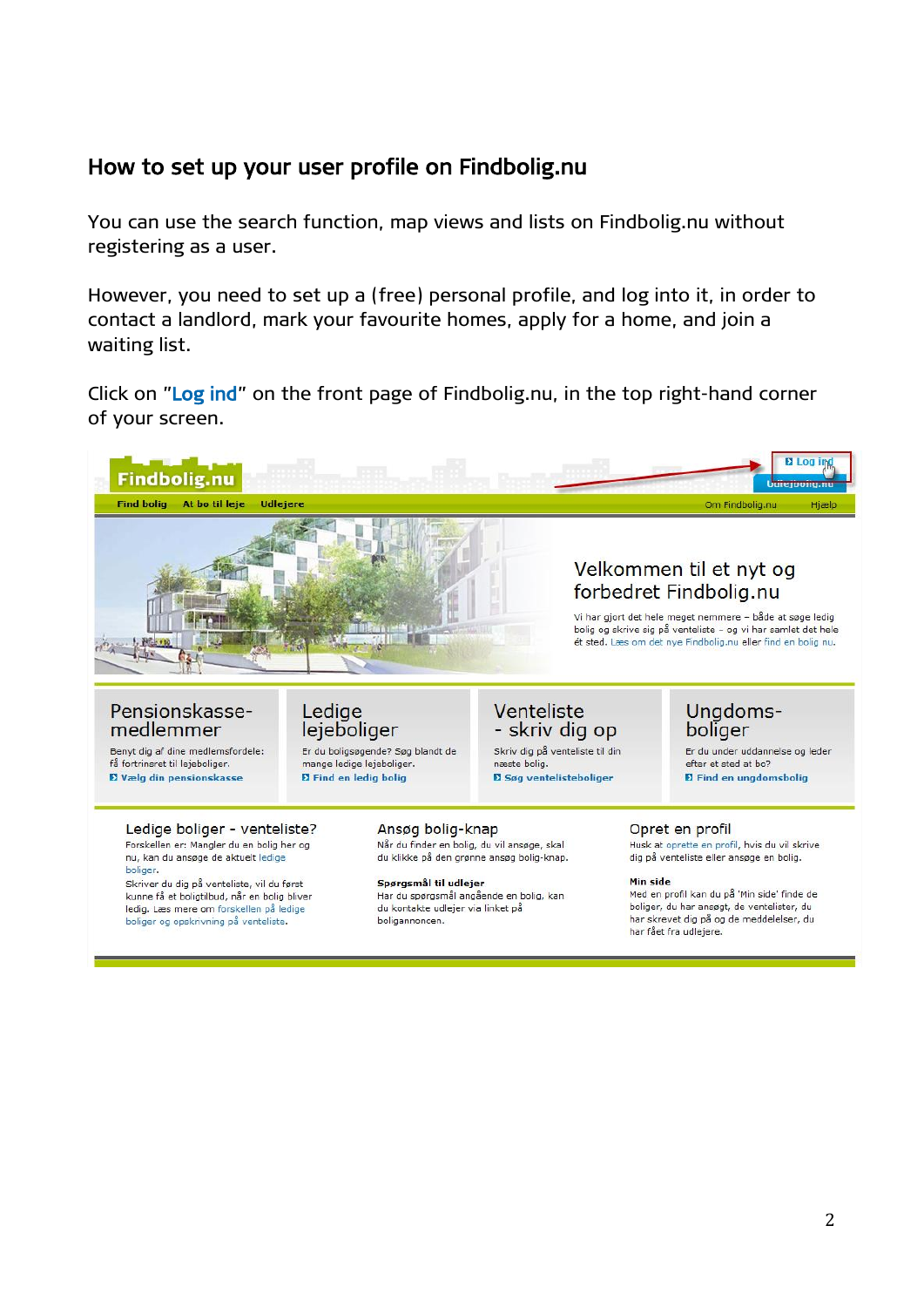

Click on the link 'Opret profil som boligsøgende', to create a profile as a flat hunter, and to get to the page below.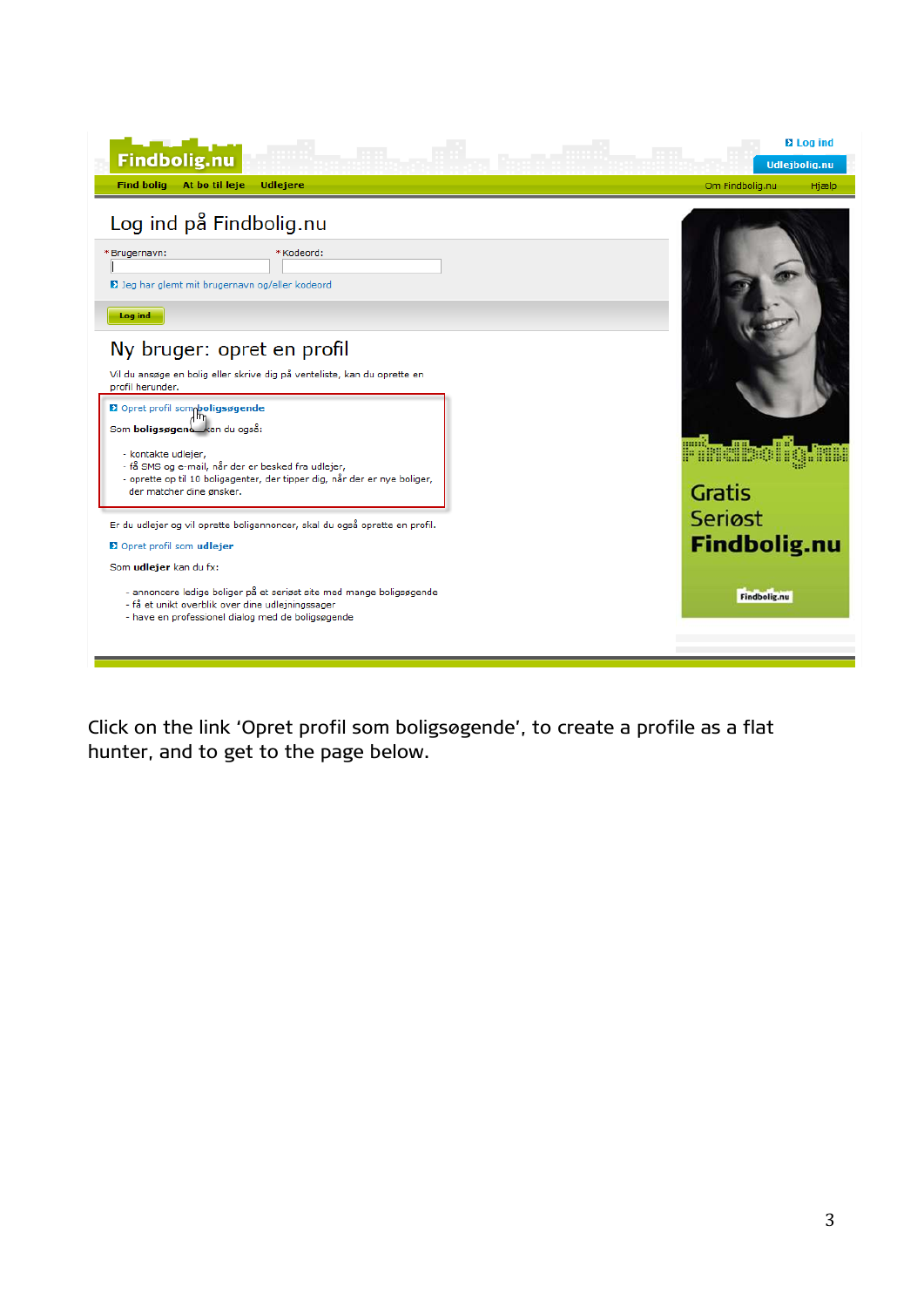| Findbolig.nu                                                                                                                                                                                            |                 | <b>El Log ind</b><br><b>Udlejbolig.nu</b> |
|---------------------------------------------------------------------------------------------------------------------------------------------------------------------------------------------------------|-----------------|-------------------------------------------|
| <b>Find bolig</b><br>At bo til leje<br><b>Udlejere</b>                                                                                                                                                  | Om Findbolig.nu | Hjælp                                     |
| Opret brugerprofil<br>Udfyld felterne nedenfor og klik 'Opret brugerprofil'. Så er du klar til at<br>ansøge boliger, skrive dig på venteliste, gemme boligannoncer, kontakte<br>udlejere og meget mere. |                 |                                           |
| *Brugernavn:<br>* Kodeord:<br>*Gentag kodeord:                                                                                                                                                          |                 |                                           |
| *Fornavn og efternavn:<br>* Gade/vej:<br>Side/dør:<br>* Husnr.:<br>Etage:<br>* Postnr.: * By:                                                                                                           |                 |                                           |
| * Land:<br>$\overline{\phantom{0}}$<br>Danmark<br>* E-mail-adresse:<br>Telefonnr.:<br>Mobilnr.:                                                                                                         |                 |                                           |
| Felter markeret med (*) er obligatoriske og skal udfyldes.<br>Jeg accepterer betingelser for brug                                                                                                       |                 |                                           |
| <b>Opret brugerprofil</b><br>m                                                                                                                                                                          |                 |                                           |

## Brugernavn = user name

First, you must enter a user name with at least 3 characters, which you need to log into Findbolig.nu. The user name must be unique and may not be used by anyone else on Findbolig.nu. This means that you will get an error message if the user name is already taken. Your user name may not include special characters or spaces.

Remember to use a user name and password that you can remember. If you do forget them, you can always request your log-in details to be sent to your e-mail address.

## Kodeord = password (Gentag kodeord = repeat password)

The password must have at least 4 characters, without special characters or spaces.

Then you must complete the fields with your name, address and contact details:

- Fornavn og efternavn = first and last name
- Gade/vej = address/street name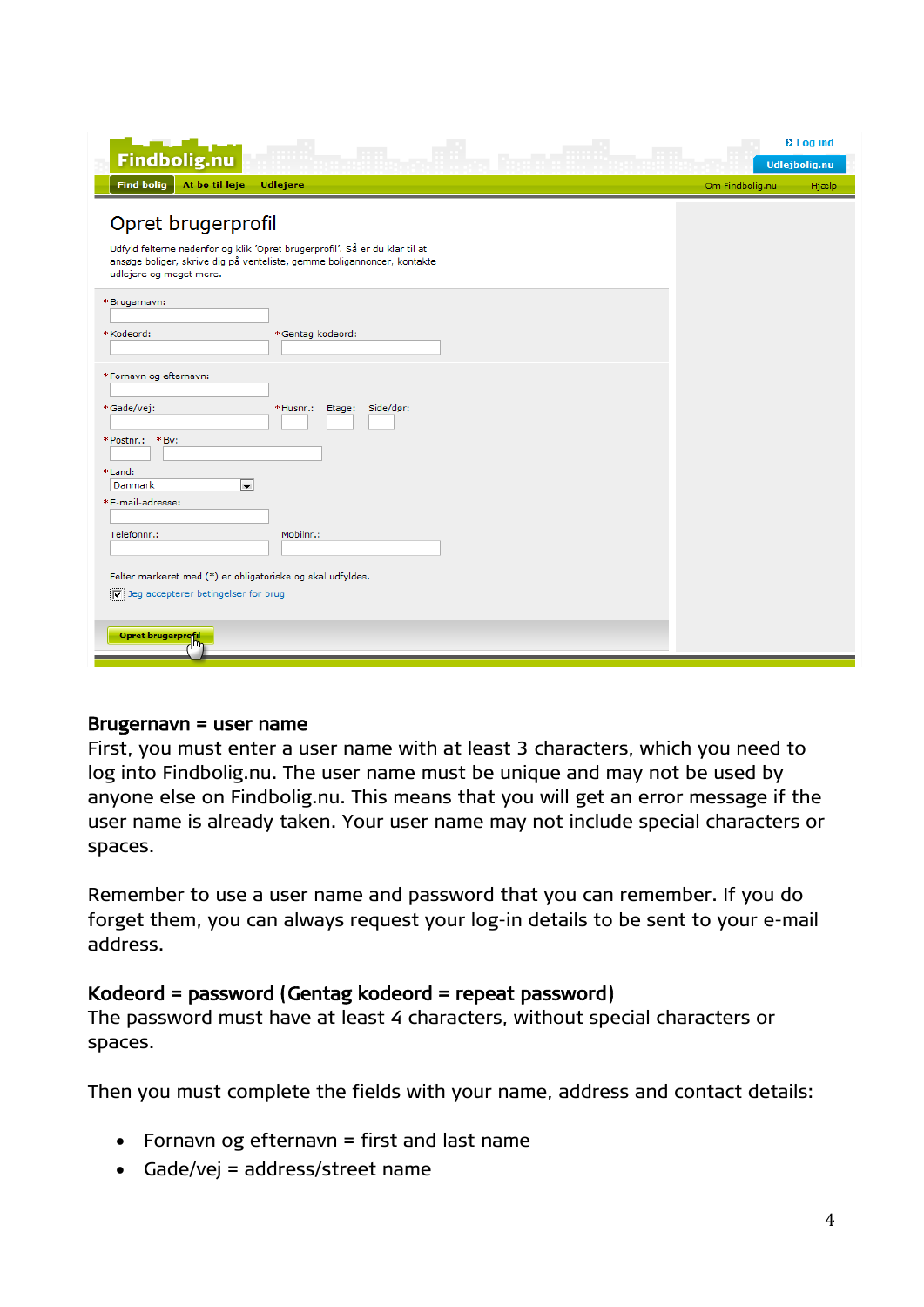- $\bullet$  Husnr. = house number
- $\bullet$  Etage = floor
- Side/dør = left-right/door number
- Postnr. = postal code
- $\bullet$  By = city
- $\bullet$  Land = country
- $\bullet$  F-mail-adresse = e-mail address
- Telefonnr. = Phone number
- Mobilnr. = cell phone number

Fields marked with a red star  $(*)$  must be completed so that you can create a user profile at Findbolig.nu.

If you do not complete one of the fields marked  $\star$ , you will get this error message, and the field in question will be highlighted.



Privacy policy regarding your contact details:

Your name and contact details will be disclosed to the landlords that you contact concerning home ads, and to the landlords whose waiting lists you join.

Finally, you must tick "Jeg accepterer betingelser for brug" (I accept the terms of use) to mark your acceptance of the terms of use of Findbolig.nu.

You can read the terms in a new window by clicking on "Jeg accepterer betingelser for brug" (I accept the terms of use) – in Danish.